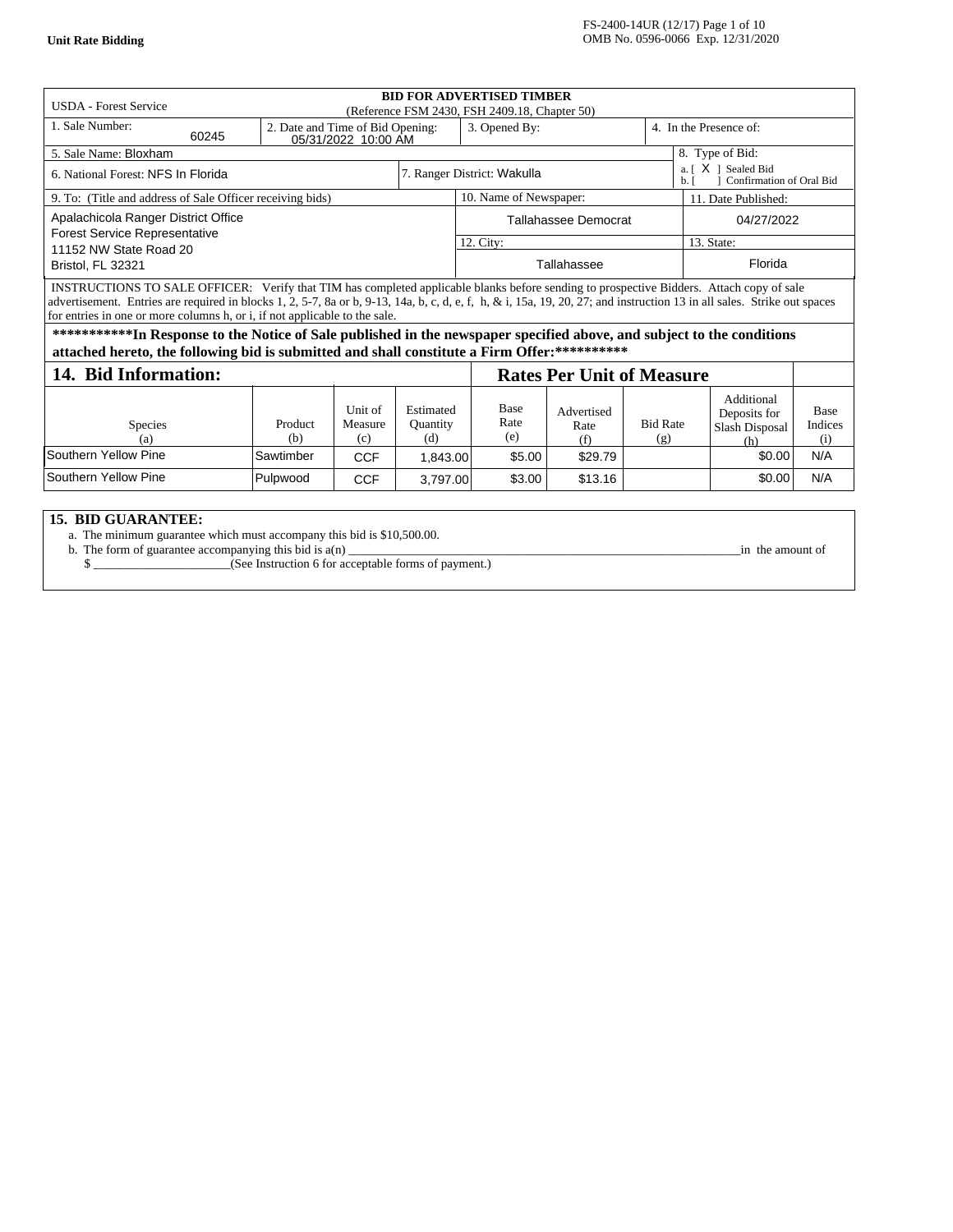**16. BIDDER RESPONSIBILITY CERTIFICATION:** Subject to the penalties prescribed in 18 USC 1001, Bidder certifies, by signing this bid form, that to the best of Bidder's knowledge that the following representations are accurate and complete:

a. That the Bidder has not employed or retained any company or person (other than a full-time bona fide employee working solely for the Bidder) to solicit or secure a contract for this timber or forest product.

b. That the Bidder has not paid or agreed to pay any company or person (other than a full-time bona fide employee working solely for the Bidder) any fee, commission, percentage or brokerage fee, contingent upon or resulting from the award of contract for this timber or forest product, and agrees to furnish information relating thereto as requested by the Contracting Officer.

c. That the Bidder meets the requirements in 36 CFR 223.101 regarding determination of purchaser responsibility.

d. That if awarded this contract that Bidder will complete the timber sale contract to its terms and any modifications thereof including requirements to purchase, cut, and remove the included timber or forest product by the termination date.

 **16a. BIDDER CERTIFICATION REGARDING DEBARMENT, SUSPENSION, AND OTHER RESPONSIBILITY MATTERS:** Subject to the penalties prescribed in 18 USC 1001, Bidder certifies, by signing this bid form, that to the best of Bidder's knowledge that the following representations are accurate and complete.

a. That the Bidder and its principals are not presently debarred, suspended, proposed for debarment, declared ineligible, or voluntarily excluded from timber sales (covered transactions) by any Federal department or agency.

b. That the Bidder and its principals have not within a 3-year period preceding this bid been convicted of or had a civil judgment rendered against them for commission of fraud or a criminal offense in connection with obtaining, attempting to obtain, or performing a public (Federal, State, or local) transaction or contract under a public transaction; violation of Federal or State antitrust statutes or commission of embezzlement, theft, forgery, bribery, falsification or destruction of records, making false statements, or receiving stolen property.

c. That the Bidder and its principals are not presently indicted for or otherwise criminally or civilly charged by a governmental entity (Federal, State, or local) with commission of any of the offenses enumerated in paragraph b of this certification.

d. That the Bidder and its principals have not within a 3-year period preceding this bid had one or more public transactions (Federal, State, or local) terminated for breach or default of a timber or forest product contract.

Bidders that cannot certify this block, in whole or in part, shall submit an explanation with their bid (See Instruction 16.).

**16b. BIDDER INFORMATION REQUIREMENTS:** Subject to the penalties prescribed in 18 USC 1001, Bidder certifies, by signing this bid form, that to the best of Bidder's knowledge that the following information is accurate.

a. That the Bidder [ ] has, [ ] has not participated in a previous contract subject to the provision of section 202 of Executive Order 11246 (Non-discrimination in Employment) of 9/24/65, as amended; and that the Bidder [ ] has, [ ] has not submitted required compliance reports under such previous contracts.

b. That the Bidder together with its affiliates employs the following number of persons and is classified as:<br>
[ ] 1-25 [ ] 26-500 [ ] Over 500 and a: [ ] Manufacturer [ ] Nonmanufacturer of sawti and a: [ ] Manufacturer [ ] Nonmanufacturer of sawtimber

 **17. CERTIFICATE OF INDEPENDENT PRICE DETERMINATION:** Subject to the penalties prescribed in 18 USC 1001, Bidder certifies and represents, by signing this bid form, that the following representations are accurate and complete:

a. By submission of this bid each Bidder also certifies, and in the case of a joint bid each party thereto certifies as to its own organization, that in connection with this sale: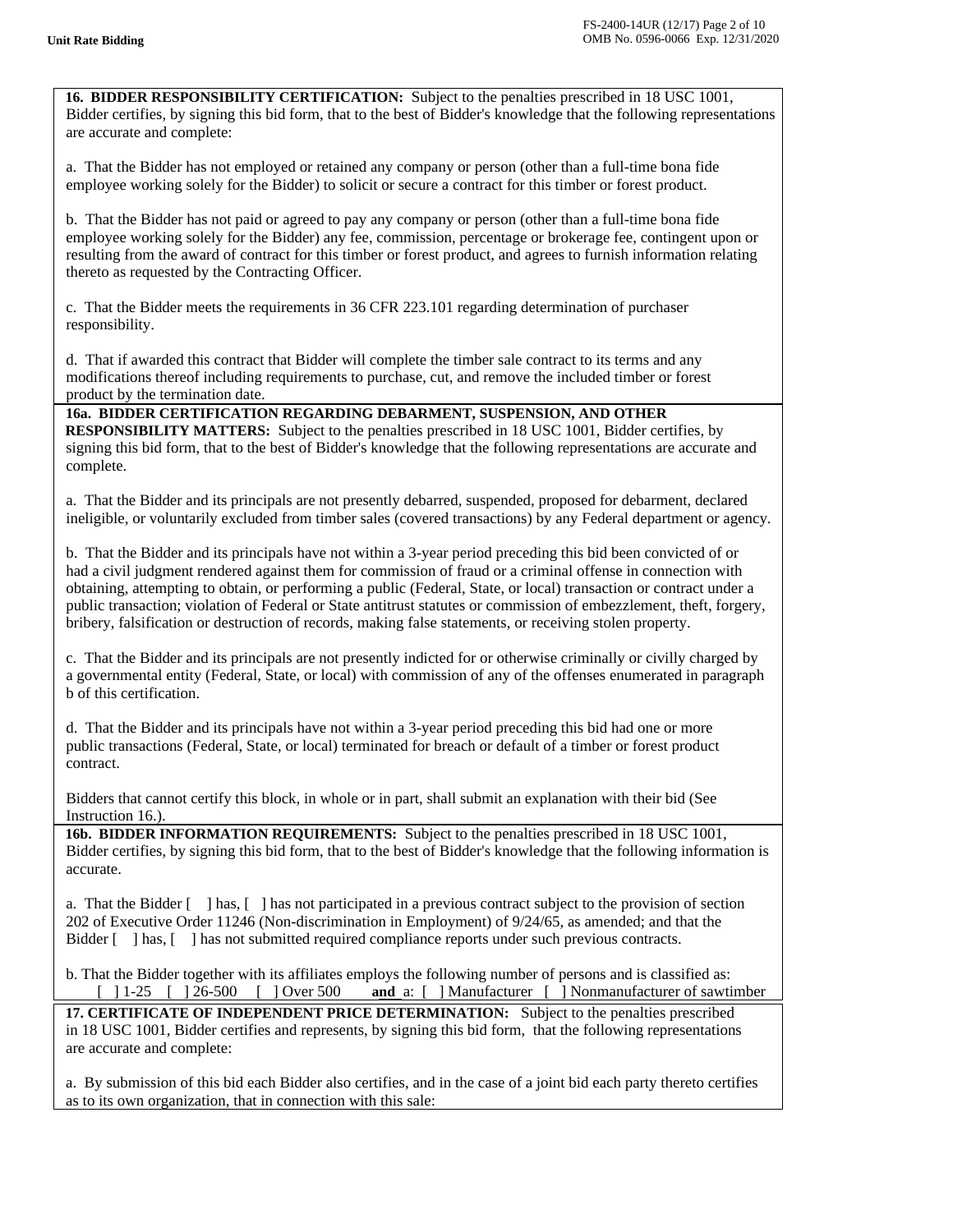(1) The prices in this bid have been arrived at independently, without consultation, communication, or agreement, for the purpose of restricting competition as to any matter relating to such prices with any other Bidder or with any potential competitor;

(2) The prices which have been quoted in this bid have not been knowingly disclosed by the Bidder and will not knowingly be disclosed by the Bidder prior to opening of bid, directly or indirectly to any other Bidder or to any potential competitor; and

(3) No attempt has been made or will be made by the Bidder to induce any other person or firm to submit or not to submit a bid.

b. Each person signing this bid or proposal certifies that:

(1) The Signer is the person in the Bidder's organization responsible within that organization for the decision as to the prices bid herein and that the Signer has not participated, and will not participate, in any action contrary to  $a(1)$  through  $a(3)$  above; or

(2) The Signer is not the person in the Bidder's organization responsible within that organization for the decision as to prices bid herein but that the Signer has been authorized in writing to act as agent for the persons responsible for such decision in certifying that such persons have not participated, and will not participate, in any action contrary to a(1) through a(3) above, and as their agent does hereby so certify; and that the Signer has not participated, and will not participate, in any action contrary to a(1) through a(3) above.

c. A bid will not be considered for award where any portion of a or b above has been deleted or modified. Where these provisions have been deleted or modified, the bid will not be considered for award unless Bidder furnishes with the bid a sworn statement which sets forth in detail the circumstances of the disclosure and the Chief, Forest Service, or the Chief's designee, determines that such disclosure was not made for the purpose of restricting competition.

**18. ROAD CONSTRUCTION OPTION:** Not applicable.

 **19. CONTRACT, DOWNPAYMENT, AND BOND:** The Bidder whose bid is accepted will, within 30 days of the award letter's date, or any written extension thereof by the Forest Service, execute a timber sale contract which shall be provided by the Forest Service and be based on the sample contract referenced in the prospectus. Simultaneously, Bidder shall submit a downpayment and furnish a satisfactory performance bond, in accordance with the provisions of such timber sale contract, in the penal sum as prescribed in the prospectus for this sale, and otherwise complete the process described on this form and pages attached hereto. Simple interest shall be assessed at then Current Value of Funds Rate for a late downpayment. Bidder agrees that its failure to comply with this paragraph shall result in a termination of this contract for breach under provisions of instruction 9 of the Instructions to Bidders portion of this form.

**20. DOWNPAYMENT:** Pursuant to 36 CFR 223.49, the Bidder to whom award is made must make a downpayment at the time the contract is signed by the Bidder and returned to the Forest Service in the amount of: [X ] Ten percent of the advertised value, plus 20 percent of the total bid premium.

[ ] \_\_\_ percent or the advertised value, plus \_\_\_ percent of the total bid premium, based on the Chief's determination that this amount is necessary to deter speculation.

 NOTICE: The indicated downpayment amount shall be increased to 20 percent of the total advertised value and 40 percent of the total bid premium if the Contracting Officer determines that the Bidder meets the criteria for additional downpayment established by 36 CFR 223.49.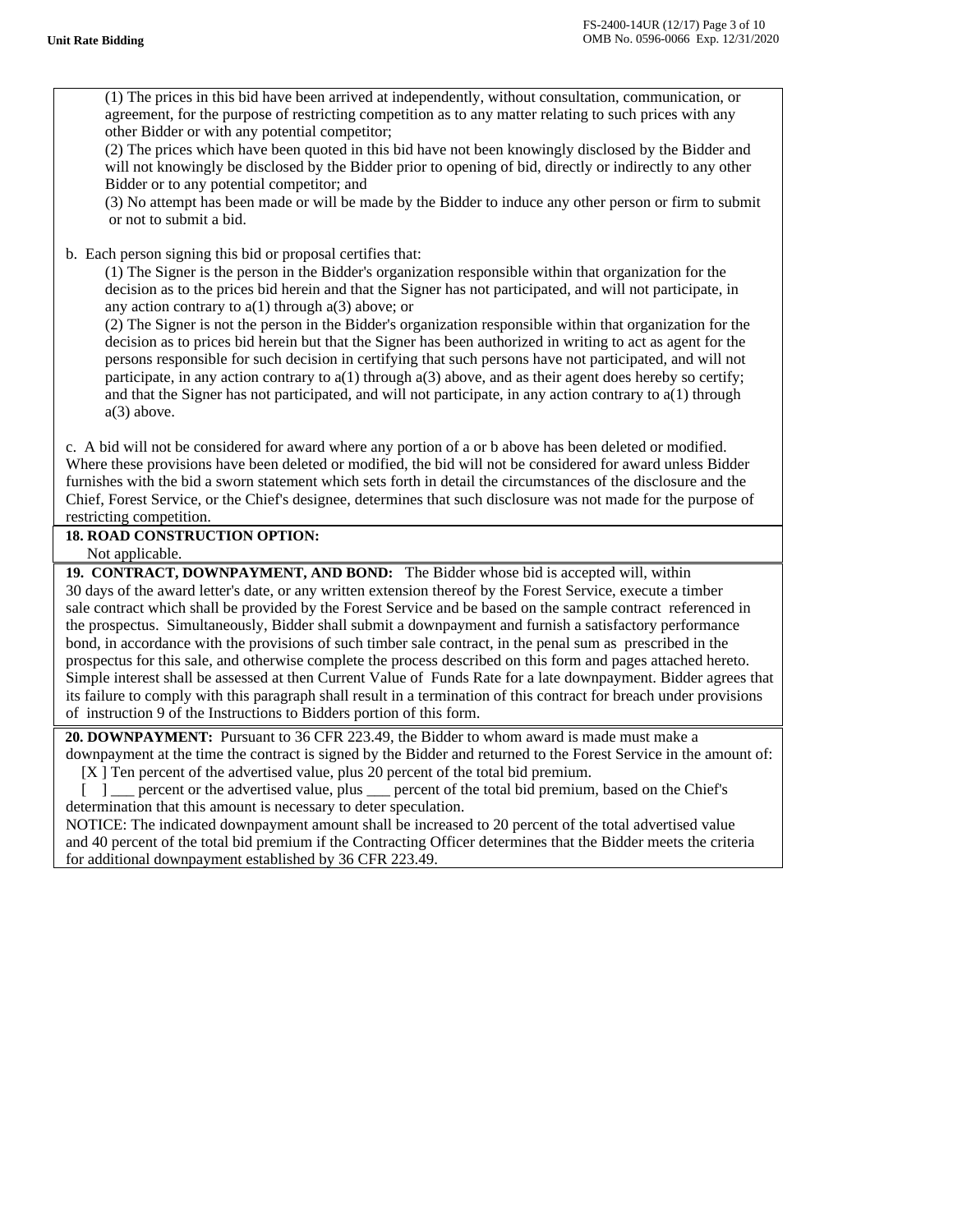$\overline{\phantom{a}}$ 

 $\overline{\phantom{a}}$ 

 $\overline{\phantom{a}}$ 

**21. FIRM OFFER:** Subject to the penalties prescribed in 18 USC 1001, the Bidder hereby agrees not to withdraw this bid after the bid opening. Signing this bid form binds the Bidder to accept award under the terms of the sample contract and this bid form if its bid is accepted within 90 days after bid opening. The period for acceptance may be extended by written notice from Bidder. If Bidder qualifies as a small business and elects road construction by the Forest Service, then the Bidder agrees that its offer shall remain open through the period stated in the prospectus although that period may exceed 90 days.

**22. TERMS OF BIDDER'S OFFER:** Bidder certifies and represents that the Bidder has read and understands each and every provision of this bid form (together with any attachments thereto) and the sample sale contract. The Bidder agrees that it assumes the responsibility to clarify any questions before signing this form. The Bidder agrees that the written provisions of this bid form (together with any attachments) and the sample sale contract constitute the entire agreement of the parties until a written contract is executed and neither the bid form (and any attachments) nor the sample contract can be orally modified. The Bidder expressly adopts the terms of this bid form and the sample contract as material parts of the Bidder's offer for the advertised timber or forest product.

## **23. DISCLAIMER OF ESTIMATES AND BIDDER'S WARRANTY OF INSPECTION:** Before submitting this bid, the Bidder is advised and cautioned to inspect the sale area, review the requirements of the sample contract, and take other steps as may be reasonably necessary to ascertain the location, estimated volumes, construction estimates, and operating costs of the offered timber or forest product. Failure to do so will not relieve the Bidder from responsibility for completing the contract.

The Bidder warrants that this bid is submitted solely on the basis of its examination and inspection of the quality and quantity of the timber or forest product offered for sale and is based solely on its opinion of the value thereof and its costs of recovery, without any reliance on Forest Service estimates of timber or forest product quality, quantity or costs of recovery. Bidder further acknowledges that the Forest Service: (i) expressly disclaims any warranty of fitness of timber or forest product for any purpose; (ii) offers this timber or forest product as is without any warranty of quality (merchantability) or quantity and (iii) expressly disclaims any warranty as to the quantity or quality of timber or forest product sold except as may be expressly warranted in the sample contract.

The Bidder further holds the Forest Service harmless for any error, mistake, or negligence regarding estimates except as expressly warranted against in the sample contract.

 **24. CERTIFICATION OF COMPLIANCE WITH EXPORT AND SUBSTITUTION RESTRICTIONS:** The Bidder certifies, by signing this bid form, that the Bidder is in compliance with applicable prohibitions against export and substitution prescribed in the Forest Resources Conservation and Shortage Relief Act of 1990, as amended (16 USC 620, *et seq.*). In Alaska, exports of logs, cordwood or primary products derived from included timber may not be transported from Alaska without Regional Forester approval (See instruction 15).

**25. SMALL BUSINESS SET-ASIDE SALE:** 

Not applicable.

## **26. SPECIAL SALVAGE SALE TIMBER SALE PROGRAM SET-ASIDE SALE:**

Not applicable.

 **27. CERTIFICATION OF NON-AFFILIATION:** Not applicable.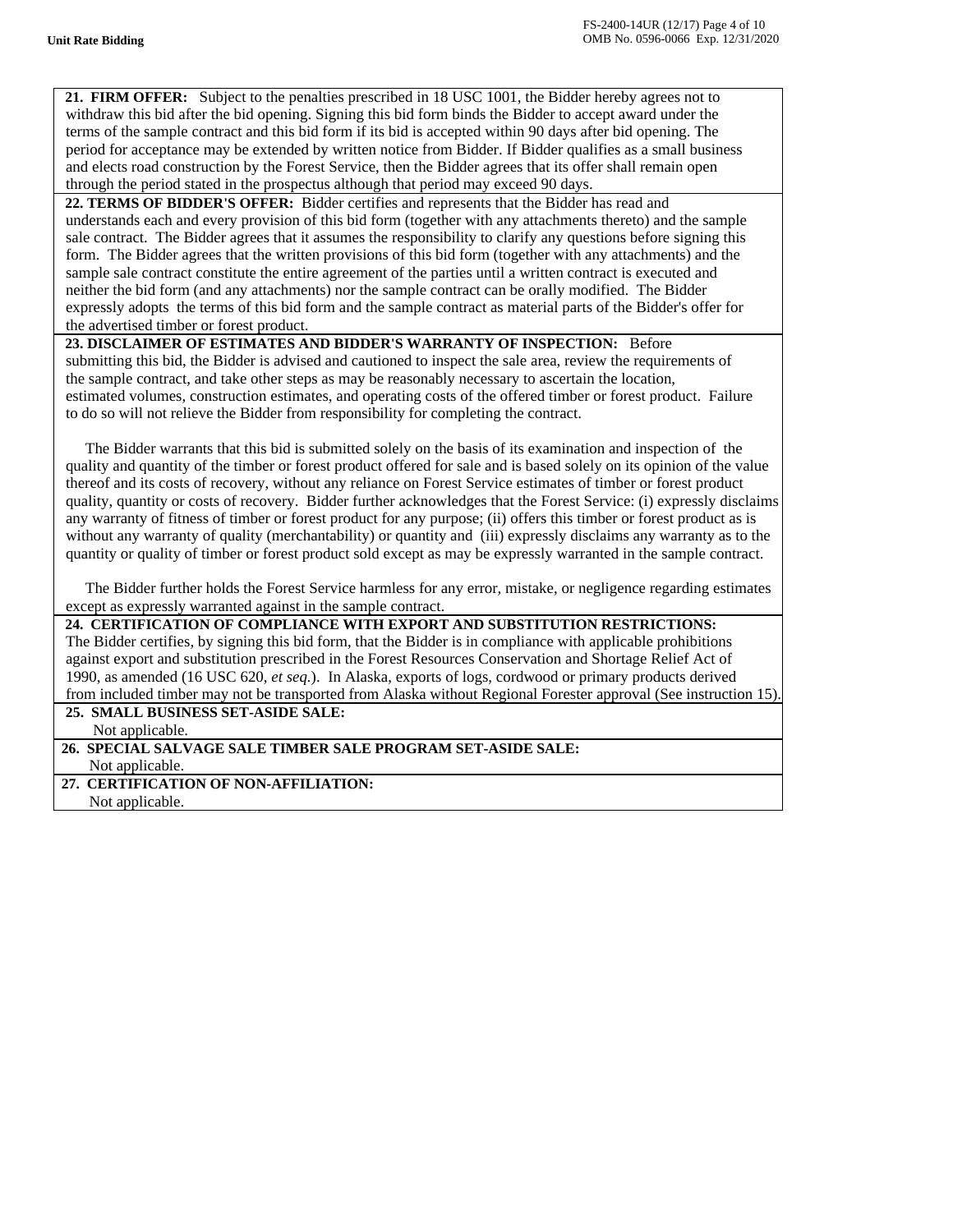| 28. CERTIFICATION OF AFFILIATION: The Bidder certifies that a complete listing of Bidder's affiliates<br>who are primarily engaged in the logging of forest products is included with this bid: (Add additional pages if<br>needed; See Instructions 10 and 14):                                                                                                                                                                                                                                                                                                                              |                                                                                                                                                                              |       |  |  |  |  |  |  |
|-----------------------------------------------------------------------------------------------------------------------------------------------------------------------------------------------------------------------------------------------------------------------------------------------------------------------------------------------------------------------------------------------------------------------------------------------------------------------------------------------------------------------------------------------------------------------------------------------|------------------------------------------------------------------------------------------------------------------------------------------------------------------------------|-------|--|--|--|--|--|--|
| Full Name of All Partners & Affiliates (Type or Print)                                                                                                                                                                                                                                                                                                                                                                                                                                                                                                                                        | When requested by Contracting Officer in notice of<br>tentative award, bidder agrees to furnish tax<br>identification number of each partner and affiliate<br>listed herein. |       |  |  |  |  |  |  |
| Before signing this bid, review the attached instructions to Bidders and fill in the applicable blanks in boxes 14g,<br>15b, 16b, 18, 28 and 29.                                                                                                                                                                                                                                                                                                                                                                                                                                              |                                                                                                                                                                              |       |  |  |  |  |  |  |
| Name of Bidder: (Type or Print)                                                                                                                                                                                                                                                                                                                                                                                                                                                                                                                                                               | By: (Signature in ink)                                                                                                                                                       |       |  |  |  |  |  |  |
| Business Name: (Type or Print)                                                                                                                                                                                                                                                                                                                                                                                                                                                                                                                                                                | Title: (Type or Print)                                                                                                                                                       | Date: |  |  |  |  |  |  |
| Public reporting burden for this collection is estimated to be between 20 and 50 hours per response, including<br>time for reviewing instructions, searching existing data sources, gathering and maintaining the data needed, and<br>completing and reviewing the collection of information. Under the Paperwork Reduction Act of 1995, an<br>agency shall not conduct or sponsor, and no persons are required to respond to, a collection of information<br>unless it displays a valid OMB control number. The valid OMB control number for this collection of<br>information is 0596-0066. |                                                                                                                                                                              |       |  |  |  |  |  |  |
| Deposits will be returned to unsuccessful Bidders by certified mail unless deposits are returned personally.                                                                                                                                                                                                                                                                                                                                                                                                                                                                                  |                                                                                                                                                                              |       |  |  |  |  |  |  |
| Receipt for Returned Deposits:                                                                                                                                                                                                                                                                                                                                                                                                                                                                                                                                                                |                                                                                                                                                                              |       |  |  |  |  |  |  |
|                                                                                                                                                                                                                                                                                                                                                                                                                                                                                                                                                                                               |                                                                                                                                                                              |       |  |  |  |  |  |  |
|                                                                                                                                                                                                                                                                                                                                                                                                                                                                                                                                                                                               | Date:                                                                                                                                                                        |       |  |  |  |  |  |  |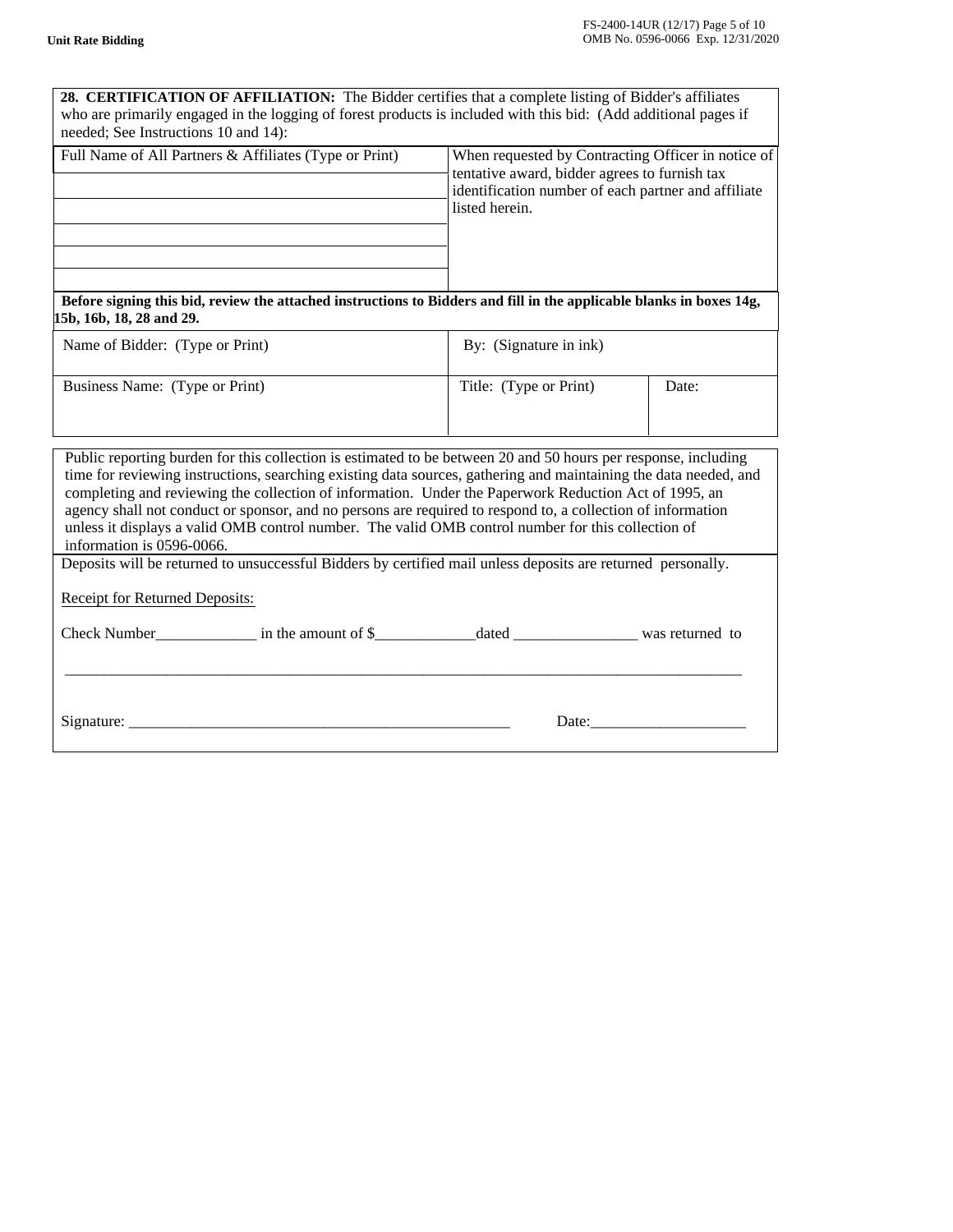# **29. PERSONAL IDENTIFICATION INFORMATION**:

Business Name, Address and Phone Number (Include Zip Code and Area Code) (Type or Print)

Tax Identification Number: \_\_\_\_\_\_\_\_\_\_\_\_\_\_\_\_\_\_\_\_\_\_\_\_\_\_\_

Instructions to Forest Officer: Remove and shred this page after entering bidder's PII in the appropriate database.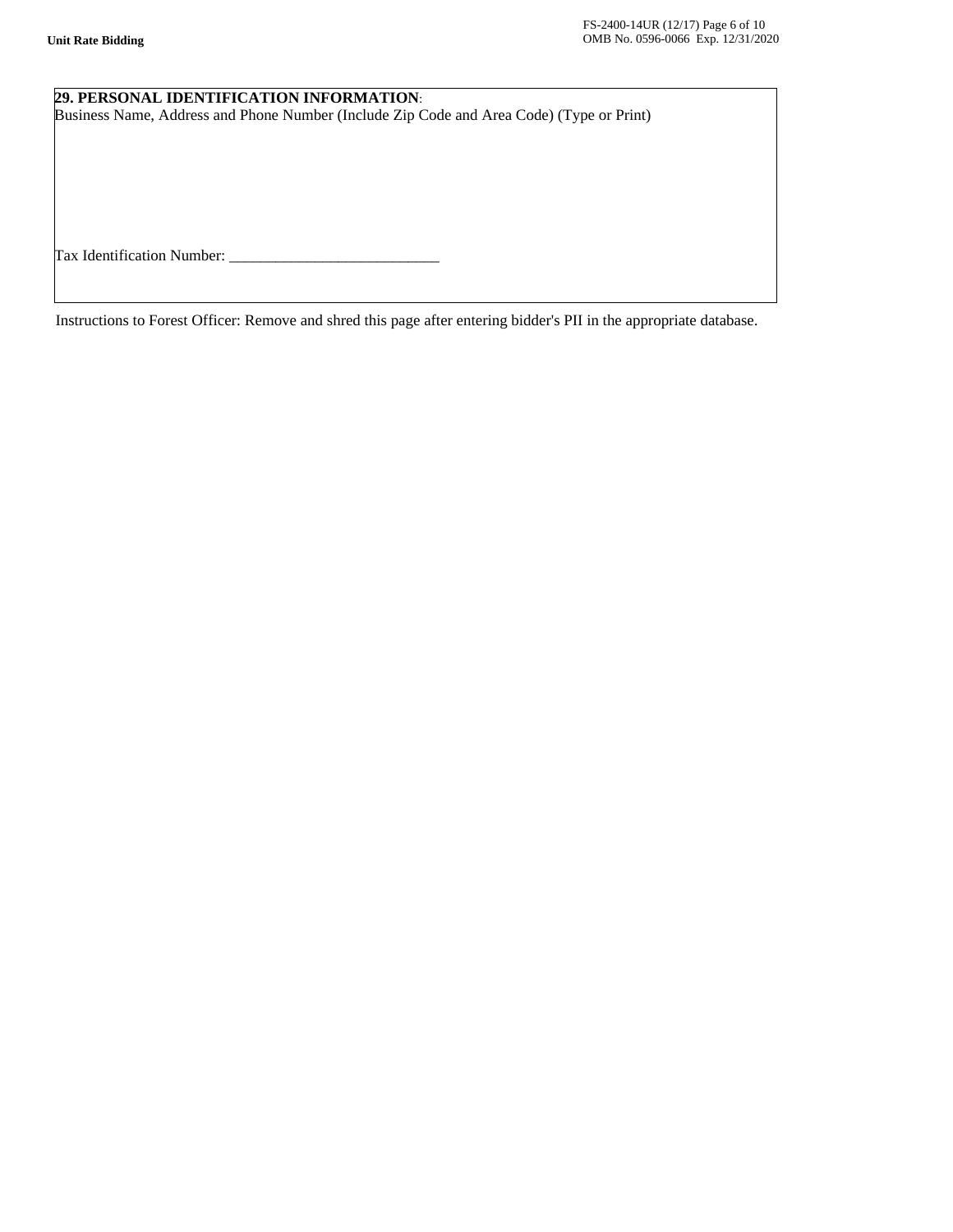## **INSTRUCTIONS TO BIDDERS**

**1. BIDDER'S QUALIFICATIONS:** Before a bid is considered for award, the Bidder may be required to submit a statement regarding the Bidder's previous experience in performing comparable work, business affiliates and technical organizations, financial resources, intended product processing facilities and its timber exporting history.

**2. PREPARATION OF SEALED BIDS:** Bids shall be manually signed, bid prices entered into each block of the 'Bid Rate' column (block 14g) for all material subject to bidding and all fill-in blanks completed. The bid rates in column 14g for each species must be equal to or greater than the advertised rate for each species in column 14f. If erasures or other changes appear on the forms, the person signing the bid must initial each erasure or change.

**3. SUBMISSION OF SEALED BIDS:** Sealed bids, with the accompanying bid guarantee, must be submitted to the Sale Officer, designated by the advertisement as the receiving officer, at or prior to the time established by the advertisement. Such bids must be enclosed in a sealed envelope addressed to the designated receiving officer. The envelope should show on the outside (a) that it is a "Bid for Timber," and (b) the sale name or number, and the date and time of opening bids as shown by the advertisement. Bids received after the time specified in the sale advertisement are late bids, Forest Service Handbook 2409.18, Chapter 60 will govern acceptance of such bids.

**4. PUBLIC OPENING OF SEALED BIDS:** Sealed bids will be publicly opened and posted at the time and place set for opening in the advertisement.

## **5. ORAL AUCTION BIDDING:** Not applicable.

**6. BID GUARANTEE:** A bid guarantee in the form of a bid bond on form FS-6500-13 (4/82 or later version), certification of annual bid bond allocation on form FS-6500-13a (4/82 or later version), an irrevocable letter of credit, the format of which has been pre-approved by the Forest Service Regional Forester, a certified check, official bank check, bank draft, cashier's check, bank or postal money order payable to the Forest Service, USDA; or cash, in an amount no less than that specified in item 15(a), must accompany each sealed bid. Failure to submit an acceptable bid guarantee with the sealed bid will require rejection of the bid as non-responsive unless there is no other acceptable bid, or unless the Forest Service, in its sole discretion, decides to briefly delay a sale advertised for sealed bids followed by oral bids in order to allow any Bidder to cure any deficiency in its bid guarantee prior to oral bidding. Bid bonds must be accompanied by a power of attorney indicating that the person signing the bond for the surety has the power to do so. The Bidder acknowledges that bid guarantee shall be retained, in whole or in part, by the Forest Service to satisfy any damages that may be assessed if the bid is accepted and Bidder subsequently fails to furnish a cash downpayment or return the executed contract and performance bond as required. (See instruction 9.) The Bidder also acknowledges that the bid guarantee may be retained, in whole or in part, if the bid is accepted and Bidder has failed to abide by the terms of the bid or sample contract or violates the False Statements Act including not meeting purchaser responsibility requirements in 36 CFR 223.101, or Bidder has made a false statement (block 16). Otherwise, the bid guarantee shall be returned to each Bidder whose bid is not accepted.

**7. AWARD OF CONTRACT:** Award of the contract will be made to that responsible Bidder whose bid, conforming to the invitation for bids, is most advantageous to the United States on the basis of total value. The Government may, when in its interest, reject any or all bids or waive any informality in bids received. A written award mailed (or otherwise furnished) to the successful Bidder shall be deemed to result in a binding contract without further action by either party. If timber is advertised as set-aside for competitive bidding by small businesses, award will be made to the highest Bidder qualified as a small business and who has not been determined by the SBA to be ineligible for preferential award of set-aside sales. If there are no qualified small business Bidders, Forest Service will advertise this sale without restrictions on bidder size. All small businesses qualified, as a small business by the SBA, shall be required to follow the small business set-aside provisions of the sample contract.

If an appeal or lawsuit is filed challenging the decision to award this contract or upon determination by the Regional Forester that conditions existing on this timber sale are the same as, or nearly the same as, conditions existing on other timber sale(s) in appeal or litigation, Contracting Officer may delay award or reject all bids. If delay in award is for 10 days or more during Normal Operating Season after bid opening, Contracting Officer shall, upon award, adjust the contract term to include additional calendar days in one or more Normal Operating Seasons equal to the actual time lost.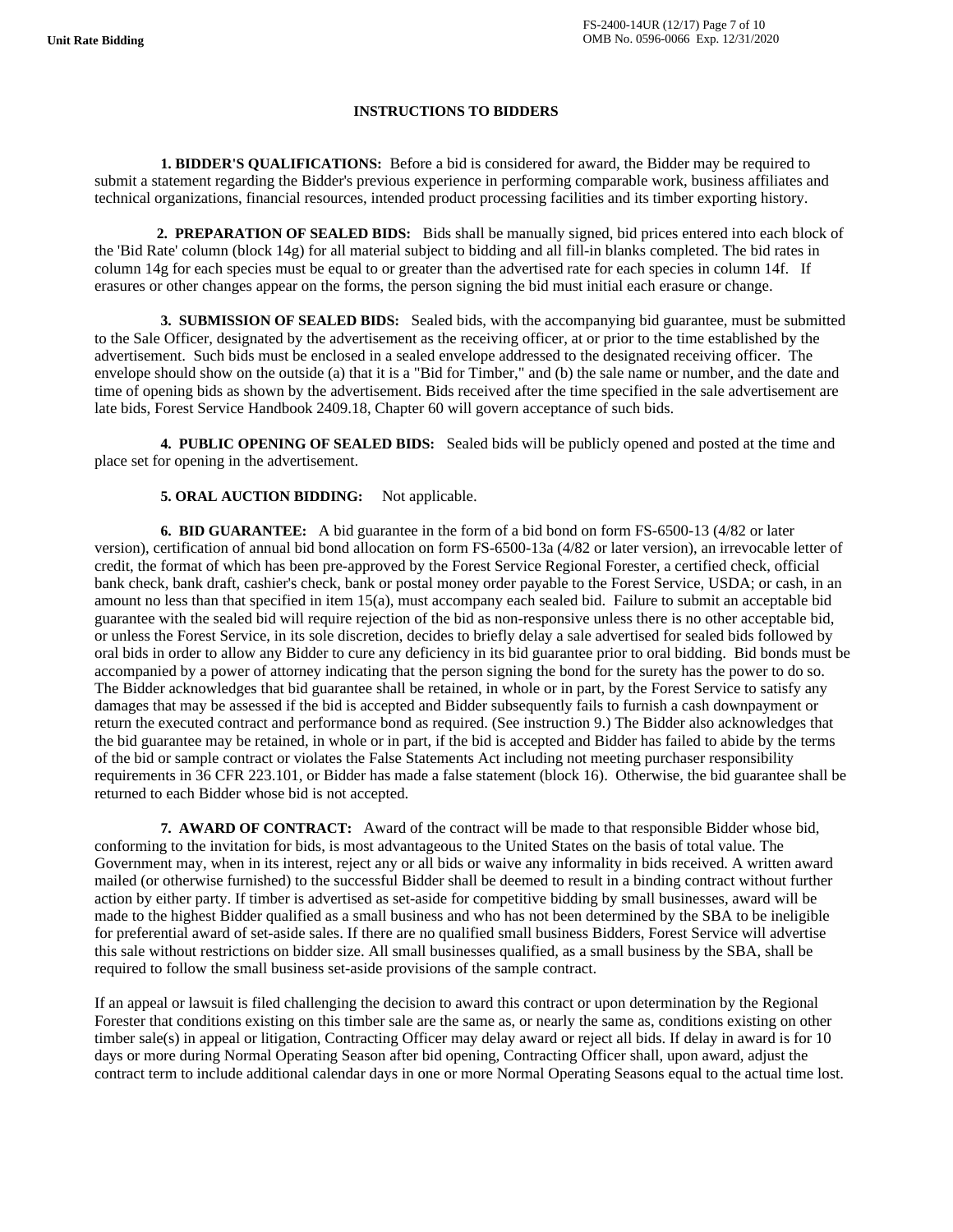**8. DOWNPAYMENT:** The Bidder to whom award is made must make a downpayment at the time the Bidder signs the contract and returns the contract to the Forest Service. The amount of the downpayment will be calculated as shown in block 20 of this bid for advertised timber. Only cash may be used to meet this requirement. Deposits shall be made to the Forest Service U.S.D.A., by mail or delivery to the address on the bill furnished by Forest Service. After receipt of downpayment and executed contract with required performance bond, the bid guarantee will be returned to the successful Bidder.

Bidder's failure to make the downpayment in conformance with the terms, conditions, and requirements contained in Contracting Officer's letter of award shall constitute repudiation of bid pursuant to instruction 9. Bidder shall have 3 days from the required date of execution to make the downpayment at the location designated by Forest Service. Bidder shall pay simple interest at the Current Value of Funds Rate on the unpaid downpayment for the period within the 3 days in which the downpayment is late. In the event Bidder fails to make payment within the 3 days, Bidder's bid guarantee shall be retained by Forest Service and applied toward damages. If the amount of the bid guarantee exceeds the amount of damages, the balance will be refunded to Bidder.

 **9. DAMAGES:** Bidder acknowledges that this contract shall be terminated for breach pursuant to blocks 16, 16a, 16b, 19, 21, 24, 25, 26, 27, 28 and/or 29 of this bid form if: (a) the Bidder fails to execute a timber sale contract, furnish a downpayment within 3 days of the required date of execution, or furnish a satisfactory performance bond, within the number of days listed in block 19, or any written extension thereof by Forest Service; or (b) the Bidder is found to have violated the False Statements Act in making any statement or certification on this bid form, including not meeting purchaser responsibility requirements. The Bidder acknowledges that the Bidder shall not be entitled to cure this breach and that it will pay damages pursuant to the following terms:

Damages due the United States shall be determined in the following manner: (a) The costs, as described in this instruction, incurred by Forest Service in contacting the other qualified bidders regarding accepting the award of the contract at the high Bidder's repudiated rate or (b) If another qualified bidder does not accept award of the contract at the high Bidder's repudiated rate:

 (i) If the repudiated contract is reoffered within 6 months of the date of repudiation, damages shall be the difference between the total resale bid value and the total value of Bidder's repudiated bid, plus costs described in this instruction or

 (ii) If there are no responsive bids on the reoffered contract, damages shall be the difference between the reoffered appraised value and the total value of Bidder's repudiated bid, plus costs described in this instruction or

 (iii) If the repudiated contract will not be reoffered or the reoffer is not made within 6 months of Bidder's repudiation, damages shall be the difference between the appraised value of this contract as of the date of Bidder's repudiation and the total value of Bidder's repudiated bid, plus the costs described in this instruction.

The costs to be included in damages are the costs the Government incurs in making the reoffer, including, but not limited to, salary costs, document preparation and duplication costs, mailing costs, and timber sale advertisement costs.

Damages will also include interest measured by interest at the Current Value of Funds Rate established by the Secretary of the Treasury, on the difference between Bidder's retained bid guarantee and the downpayment amount and other deposits required at award. Interest will be calculated from the date of Bidder's repudiation to the date of award of the reoffered contract or to the date a determination is made not to reoffer the repudiated contract or for 6 months, whichever comes first.

Bidder and Forest Service agree that Bidder's bid guarantee shall be retained by Forest Service and applied toward damages due the United States for Bidder's failure to execute this contract.

 **10. PRIVACY ACT:** All personal information is requested on a voluntary basis; however, if you do not provide this personal information, your bid will not be accepted and the contract will not be awarded to you. Solicitation of this information is necessary for the government to conduct its sale program and thus is authorized under the National Forest Management Act of 1976, (16 USC 472a). The principal purpose for collecting this information is to allow for proper award of a timber sale contract and to provide for administration of that contract after award. Other routine uses of this data include: (a) compilation of Small Business data to determine needs for set-aside sales, (b) determination of volume purchased in any specific time period by a single purchaser, and (c) determination of volume under contract by a purchaser.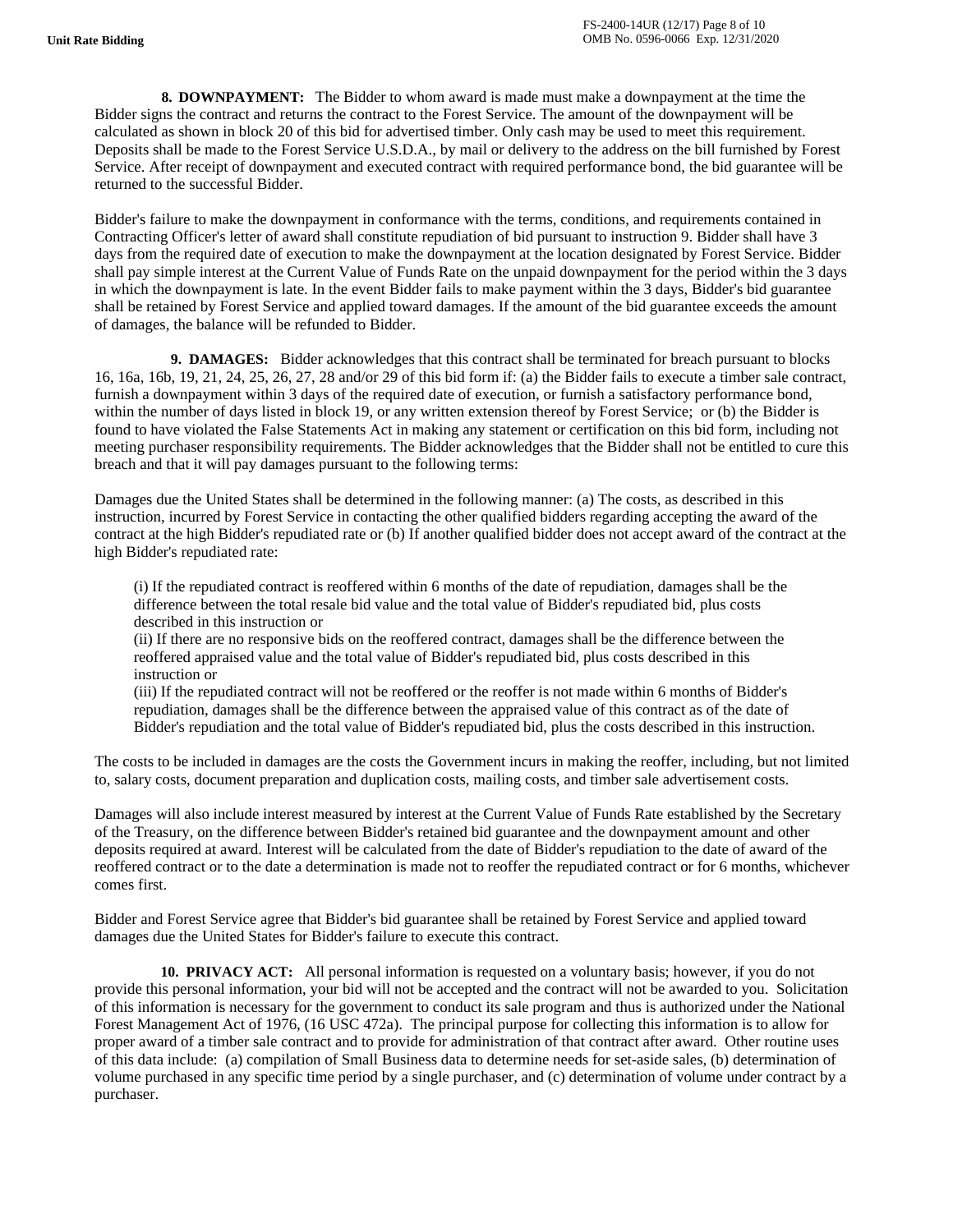## 11. ROAD COMPLETION DATE: Not applicable.

## **12. ELECTION OF ROAD OPTION AND CERTIFICATE OF SMALL BUSINESS STATUS:** Not applicable.

## 13. ELECTION OF ROAD OPTION: Not applicable.

#### **14. DEFINITIONS:**

Affiliates*:* Business concerns or individuals are affiliates of each other if, directly or indirectly, (a) either one controls or has the power to control the other; or (b) a third party controls or has the power to control both.

Bidder: A Bidder is any individual, organization, or other legal entity that submits a bid for, or may be expected to submit a bid for, a National Forest System timber sale.

Covered Transactions: Covered transactions include both non-procurement and procurement transactions. A primary tier transaction is between a Federal Agency and a person. A lower tier transaction is between a participant in a covered transaction and another person. A procurement contract is a covered transaction if it is awarded to a participant in a non-procurement transaction and the amount of the contract is equal to or greater than \$25,000.

Current Value of Funds Rate: A rate of interest established by the Secretary of the Treasury.

Manufacturer: A concern with an existing sawmill, specialty mill (such as a cedar mill, shingle or shake plant, pole plant, or deadwood stud mill), veneer mill, or other manufacturing facility within an economic or logical haul distance, or with firm commitments and permits for construction of such facility. The purpose of this facility is processing the sawtimber component of timber sales.

## Nonmanufacturer:

 a. Any concern which manufactures, with its own or leased facilities, or contracts for manufacture less than 50 percent of its total annual sawlog production within an economic or logical haul distance to such facilities, including pulp and fiberboard mills without a contiguous integrated manufacturing facility for lumber, timbers, or veneer from a sawtimber component.

b. A specialty concern that does not have the capacity to manufacture 50 percent or more of its average annual sawlog production because of factors such as timber species or size.

 c. Any concern purchasing National Forest timber outside an economic and logical haul distance to its manufacturing facility.

 d. Any pulp mill, fiberboard mill, or chip plant that purchases sales with a sawtimber component when it has no manufacturing facility for lumber, timbers, or veneer.

Participant: Any person who submits a proposal for, enters into, or reasonably may be expected to enter into a covered transaction. This term also indicates any person who acts on behalf of or is authorized to commit a participant in a covered transaction as an agent or representative of another participant.

Sale Officer: An individual delegated responsibility for any specific aspect or task in the bidding or awarding process for timber sales.

Small Business: In sales of National Forest timber a Small Business is a concern that: (a) is primarily engaged in the logging and forest products industry; (b) is independently owned and operated; (c) is not dominant in its field of operation; and (d) together with its affiliates does not employ more than 500 persons.

 **15. CERTIFICATION OF COMPLIANCE WITH EXPORT RESTRICTIONS:** Certain restrictions on the purchase and export of unprocessed logs cut from National Forest timber apply in various parts of the country. Pursuant to the Forest Resources Conservation and Shortage Relief Act of 1990, as amended (16 USC 620, *et seq.*), the Bidder acknowledges that the Bidder is aware of the applicable export restrictions. The Bidder is aware that these restrictions affect the disposition of the included timber and is aware that the restrictions may reduce the potential value of the timber.

#### **16. CERTIFICATION REGARDING DEBARMENT, SUSPENSION, PROPOSED DEBARMENT, AND**

**OTHER RESPONSIBILITY MATTERS-TIMBER SALE TRANSACTIONS:** The inability of a person to provide the certifications in block 16a will not necessarily result in denial of participation in this timber sale (covered transaction). The Bidder shall submit an explanation of why it cannot provide the certification. The certification or explanation will be considered in connection with the Forest Service's determination whether to enter into this timber sale. However, failure of the Bidder to furnish a certification or an explanation shall disqualify such person from participation in this timber sale.

The certification is a material representation of fact upon which reliance was placed when the Forest Service determined to enter into this timber sale. If it is later determined that the Bidder knowingly rendered an erroneous certification, in